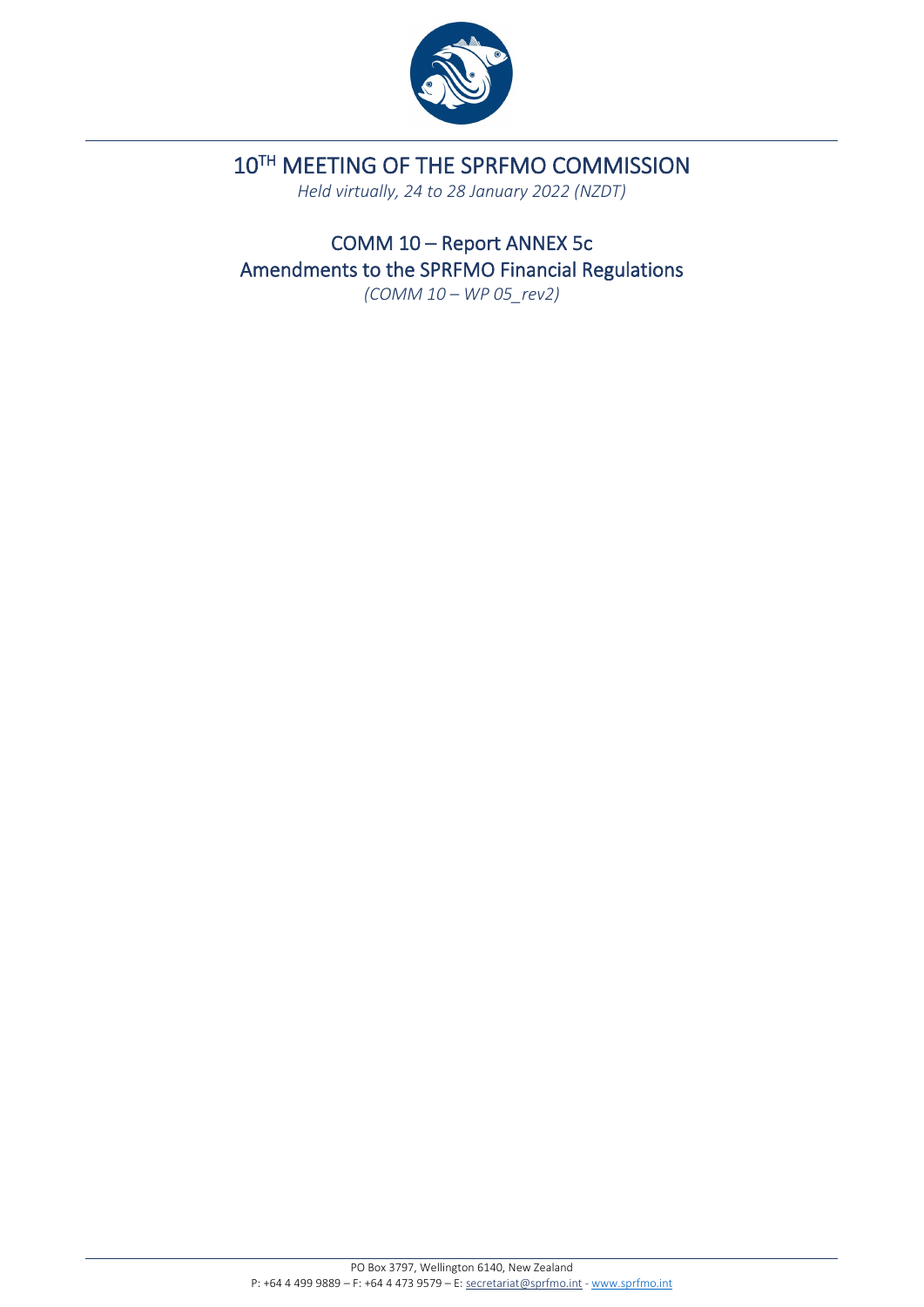

## FINANCIAL REGULATIONS OF THE COMMISSION

*(Last amended January 20192022)*

*Adopted*

# Regulation 1

FINANCIAL YEAR

The financial year shall be the period from 1 July to 30 June.

### Regulation 2

#### BUDGET

- 1 The draft budget shall be prepared in accordance with Article 15 paragraph 4 of the Convention. The draft budget shall be made in New Zealand dollars and include income and expenditure of the Organisation, as described in Article 6, paragraph 2 of the Convention.
- 2 The estimates and forecast shall be divided into categories, and shall be accompanied by such information as the Commission may specify from time to time, and as the Executive Secretary may deem useful.
- 3 The draft budget shall be accompanied by a travel plan which, to the extent possible, identifies all proposed official travel for the succeeding financial year, including the approximate expenditure and justification for each trip.
- Unless otherwise decided by the Commission,  $f_{\text{F0}}r_{\text{CLI}}$  the budget categories category "Scientific Support (SC)" and "Developing States(DS)", unspent appropriations may accrue between financial years, up to a limit of \$50 000 for the SC and \$30 000 for the DS. Beyond these this levels such funds shall be treated as surplus and transferred to the accumulated surplus account.
- 45 The  $|C|$  CL2]Commission will review these "Scientific Support" and "Developing States" categories (and funds) [CL3]once the defined level has been reached or after 4 years, whichever occurs first, and at least once every four years thereafter.
- 56 The draft budget shall include an item specifying the costs required to finance the travel and subsistence for one representative from each developing State Contracting Party in the region, in particular the least developed among them and small island developing States and, where appropriate, territories and possessions, to each meeting of the Commission and to meetings of relevant subsidiary bodies of the Commission.
- 67 The draft budget shall be accompanied by details of the appropriations made for the previous financial year and the expenditures made against those appropriations.
- 78 The Finance and Administration Committee shall meet during each annual meeting of the Commission to examine the draft of the annual budget and shall report thereon to the Commission, including recommendations to the Commission. After consideration of the report, and after any necessary adjustments or revisions have been made, the Commission shall adopt the budget and travel plan.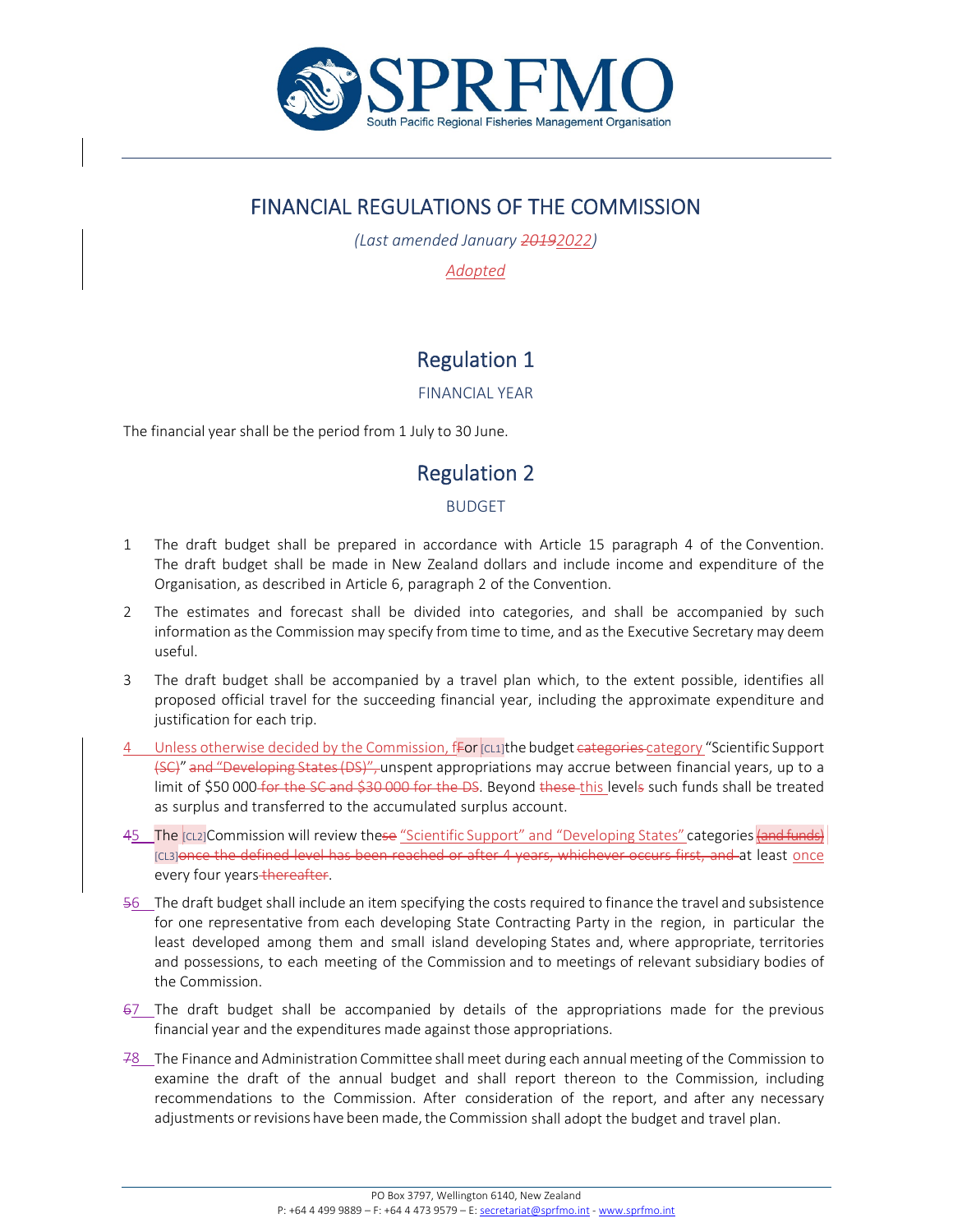

# Regulation 3

#### APPROPRIATIONS

- 1 The appropriations adopted by the Commission in the budgets shall constitute an authorisation to the Executive Secretary to incur obligations and make payments for the purposes and up to the amounts so adopted.
- 2 Appropriations shall remain available for 12 months following the end of the financial year to which they relate to the extent that they are required to discharge obligations incurred during that financial year. At the end of the 12‐month period, any unliquidated prior year obligations, except those described under 3.3, shall be cancelled, or, where the obligation remains a valid charge, transferred as an obligation against current appropriations.
- 3 The Executive Secretary may transfer appropriations between categories in the budget adopted by the Commission provided that these categories are not altered by more than 10% of the amounts in the adopted budget and that a statement of all such transfersshall be submitted to the Commission and the auditors with the annual financial statements. The Chairperson of the Commission may however authorise the Executive Secretary to transfer appropriations between categories above this limit.
- 4 The Executive Secretary may also enter into obligations for future financial periods when such obligations are for program activities which have been approved by the Commission and will continue beyond the end of the current financial year.

## Regulation 4

#### INCOME AND EXPENDITURES

- 1 There shall be established proper books of account for the purpose of accounting for the receipts and expenditures of the Organisation, including a General Account, an Accumulated Surplus Account, a Contingency Fund, an account for the fund described in Article 19 of the Convention and any such other account as the Commission may decide to establish.
- 2
- a) Annual contributions paid under Regulation 4.7 and any other incomes accruing to the Organisation (other than those prescribed in Regulation 4.3 and voluntary contributions to the fund described in Article 19 of the Convention) shall be credited to the General Account.
- b) Voluntary contributions offered by non-members may be accepted, subject to agreement by the Commission that the purposes of the contribution are consistent with the policies, aims and activities of the Commission.
- 3 The income credited to the Accumulated Surplus Account shall include:
	- a) excess of receipts over expenditures at the end of the financial year;
	- b) the balance of any unexpended appropriations at the end of the 12-month period specified in Regulation 3.2;
	- c) refunds, from any source, of prior year's expenditures of the Organisation.
- 4 Monies available in the Accumulated Surplus Account may be used temporarily to the extent necessary to finance appropriations pending receipt of annual payments by members of the Commission.
- 5 The Finance and AdministrationCommittee and the Commission shallreviewthe amount available in the Accumulated Surplus Account during each annual meeting. Insofar as possible, the Commission shall anticipate unforeseen expenditures during the succeeding three years and shall attempt to maintain the Accumulated Surplus Account at a level sufficient to finance operations during the first three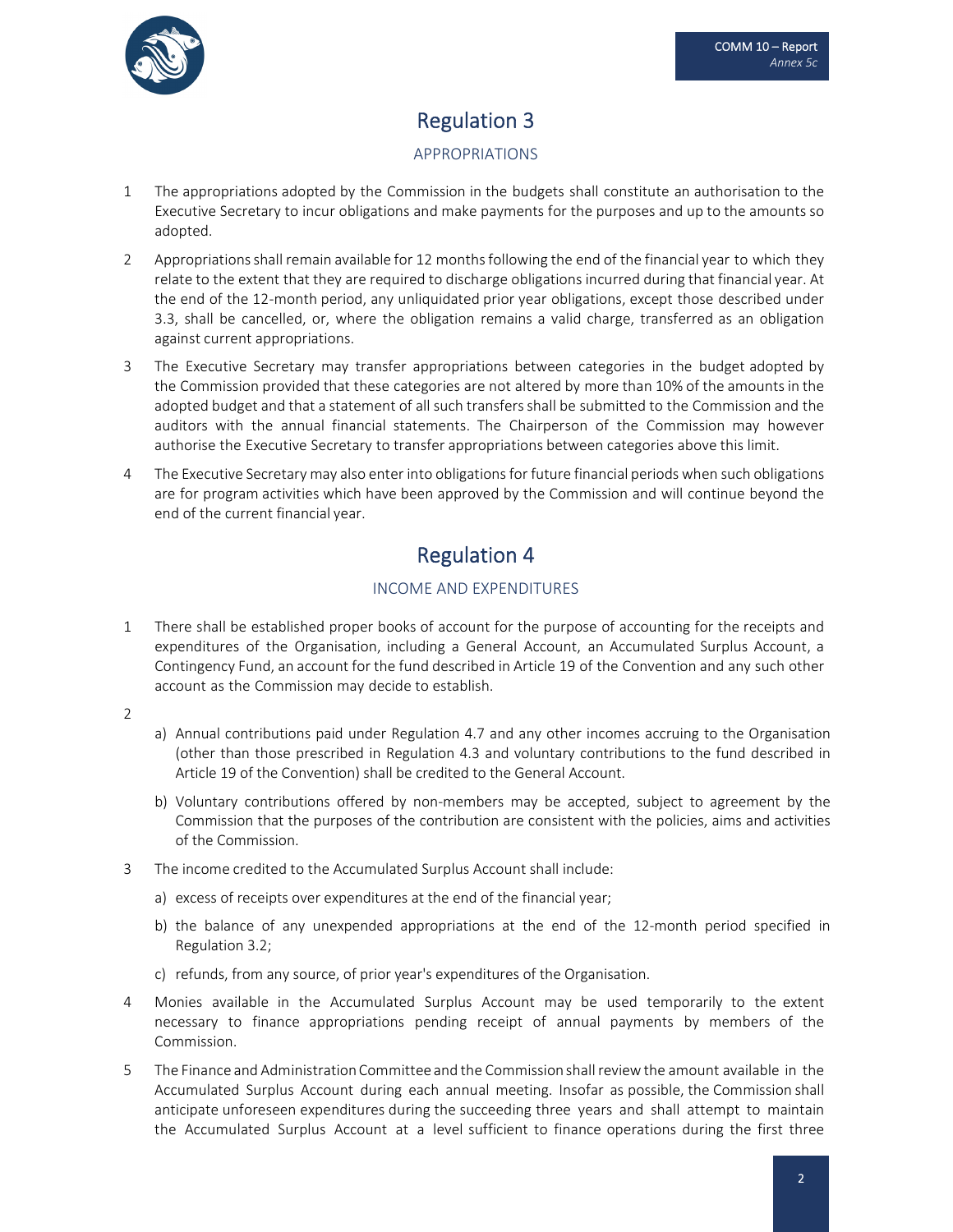

months of the financial year. Any additional funds credited to the Accumulated Surplus Account that exceed this level shall be returned to the Members of the Commission unless decided otherwise by the Commission.

- 6 The Contingency Fund shall be administered in accordance with Annex 2 of these Regulations.
- 7 Beginning from January 2019, each Member of the Commission shall contribute to the annual budget, in accordance with the following formula determined according to Article 15 paragraph 2 of the Convention:
	- a) a base fee of 20%
		- i. 10% of which shall be divided in equal shares between all Members of the Commission except that any developing country Member of the Commission that was not engaged in fishing for fishery resources in the previous calendar year 2 years prior to the year in which the budget is adopted shall have its notional share reduced by 25% with the consequent shortfall apportioned equally among the other Members of the Commission; and
		- ii. 10% of which shall be calculated by summing the total number of years in which Members of the Commission engaged in fishing over a five year period which begins six years before the calendar year in which the budget is adopted, and then assigning the 10% fee proportionally amongst the active Members, based upon the number of years each Member has engaged in fishing (as defined in Article  $1(g)$ ) in this period;
	- b) a national wealth component of 30%, 15% of which shall be divided among the Members of the Commission according to their respective Gross National Income (as defined by the World Bank, or equivalent institution available), and 15% divided among Members according to their Gross National Income per capita (as defined by the World Bank, or equivalent institution available); and
	- c) a catch component of 50%, 37.5% of which shall be divided among the Members of the Commission fishing for pelagic fishery resources and 12.5% divided among Members fishing for demersal fishery resources. The catch component shall be calculated on the basis of a five-year average of each Member's respective catch limits and quota allocations prescribed under SPRFMO CMMs, where available, or otherwise a five year average of its total reported annual catch of the relevant fishery resources, in each case beginning six years before the calendar year in which the budget is adopted, subject to:
		- i. a factor of 0.5 being applied to the five year average for catches of *Dosidicus gigas*;
		- ii. where a catch limit or quota applies to a fishery resource that straddles the Convention Area and an area under a Member's National Jurisdiction, then each of that Member's relevant catch contributions for the purposes of calculating the five year average referred to above shall be derived using the proportion of its total catch taken from the Convention Area over the preceding ten‐year period, the most recent of which shall calculated using the figures from the period beginning twelve years before the calendar year in which the budget is adopted.

The Commission shall review the budget formula described in paragraph 4.7 at its annual meeting in 2020.

- d) however, the following formula will apply to the catch component until 30 June 2014: 40% of the catch componentshall be divided among the Members of the Commission fishing for pelagic fishery resources (excluding squid), 5% divided among Members fishing for squid and 15% divided among Members fishing for demersal fishery resources, in each case on the basis of a three-year average of their total reported catches of the relevant fishery resources.
- 8 In accordance with Article 15 paragraph 6 of the Convention, the Executive Secretary shall inform each member of the Commission of the annual contribution following the annual meeting.
- 9 Annual contributions shall be due and payable in full within 90 days of receipt of the information from the Executive Secretary referred to in Regulation 4.8. After that date, any unpaid balance shall be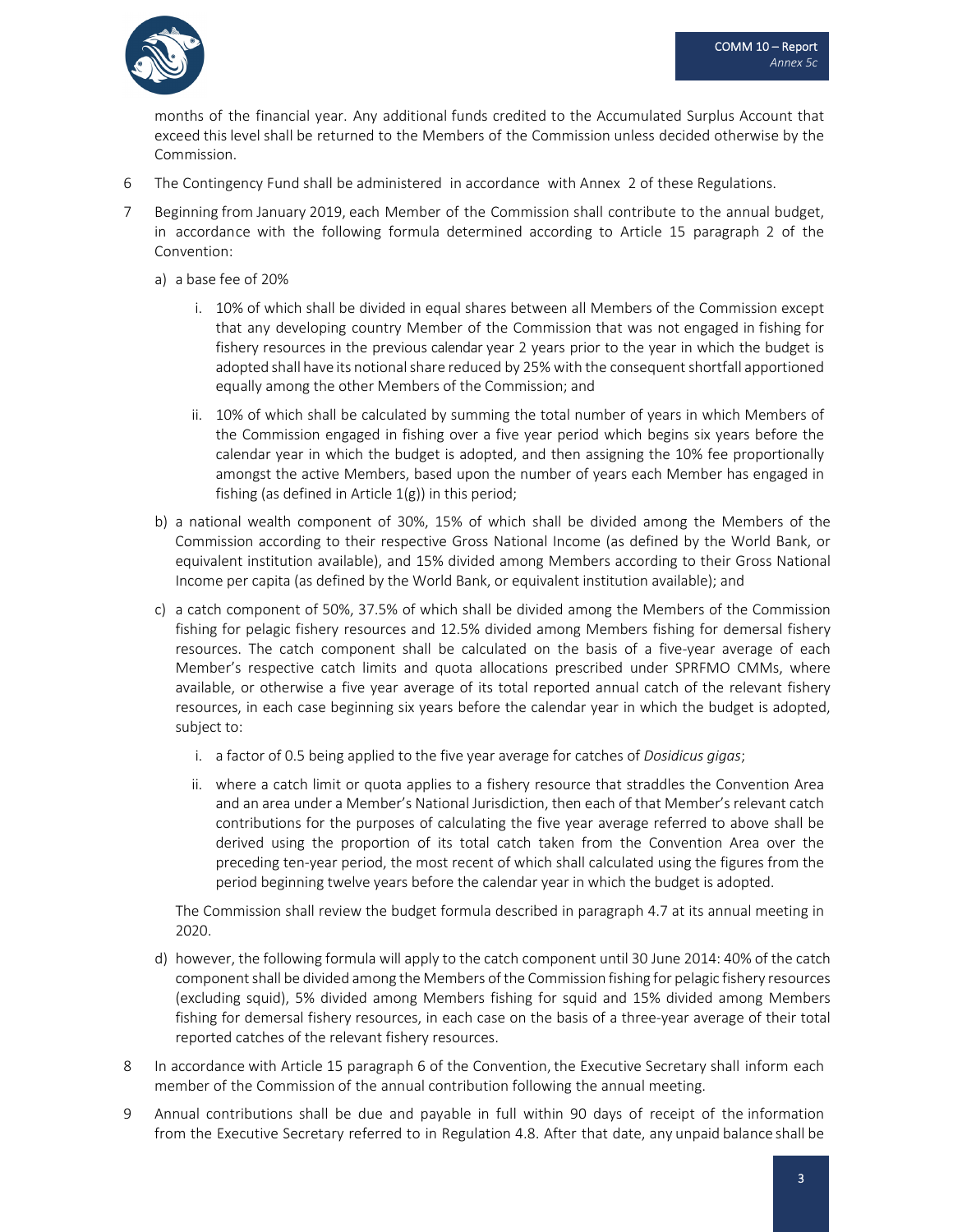

considered to be in arrears. The Commissionhasthe authority to permit extensions to the due date of up to 90 days for individual Members of the Commission who are unable to comply with this regulation. Annual contributions shall be assessed in New Zealand dollars.

- 10 New Members of the Commission shall pay their annual contribution within 90 days of depositing an instrument of accession with the Depositary Government for that financial year. The Executive Secretary shall inform new Members of the Commission of this requirement upon receipt of their instrument of accession.
- 11 The Executive Secretary shallsubmit to each annual meeting of the Commission a report onthe collection of annual contributionsfrom Members of the Commission, any voluntary contributions received, and any investment and other income received.

### Regulation 5

#### FUND TO FACILITATE THE EFFECTIVE PARTICIPATION OF DEVELOPING STATE CONTRACTING PARTIES

The fund referred to in Article 19, paragraph 5 of the Convention is hereby established and shall be administered in accordance with the guidelines set out in Annex 1 to these Regulations.

### Regulation 6

#### BOOKS OF ACCOUNT

- 1 The Executive Secretary shall ensure that appropriate records and accounts are kept of the financial transactions and affairs of the Organisation. He/she shall also ensure that all payments out of Organisation's monies are correctly made and properly authorised, and that adequate control is maintained over the assets of, or in the custody of, the Organisation and over incurring of liabilities by the Organisation.
- 2 The Executive Secretary shall maintain such accounting records as are necessary for each financial year, including:
	- a) income and expenditures;
	- b) the status of appropriations, including:
		- i. the original budget appropriations;
		- ii. transfers between appropriation categories;
		- iii. amounts charged against appropriation categories;
	- c) the status of the fund established in accordance with Article 19 paragraph 5 of the Convention;
	- d) the status of the Accumulated Surplus Account and other accounts;
	- e) funds held in currencies other than New Zealand dollars, and
	- f) the status of investments, and any other financial assets or liabilities of the Organisation.
- 3 Annual financial statements shall be submitted by the Executive Secretary to the auditors no later than 60 days following the end of the financial year.
- 4 The Executive Secretary may, after full investigation, authorise the writing off of losses of cash, stores, and other assets, provided that a statement of all such amounts written off shall be submitted to the Commission and the auditors with the annual financial statements.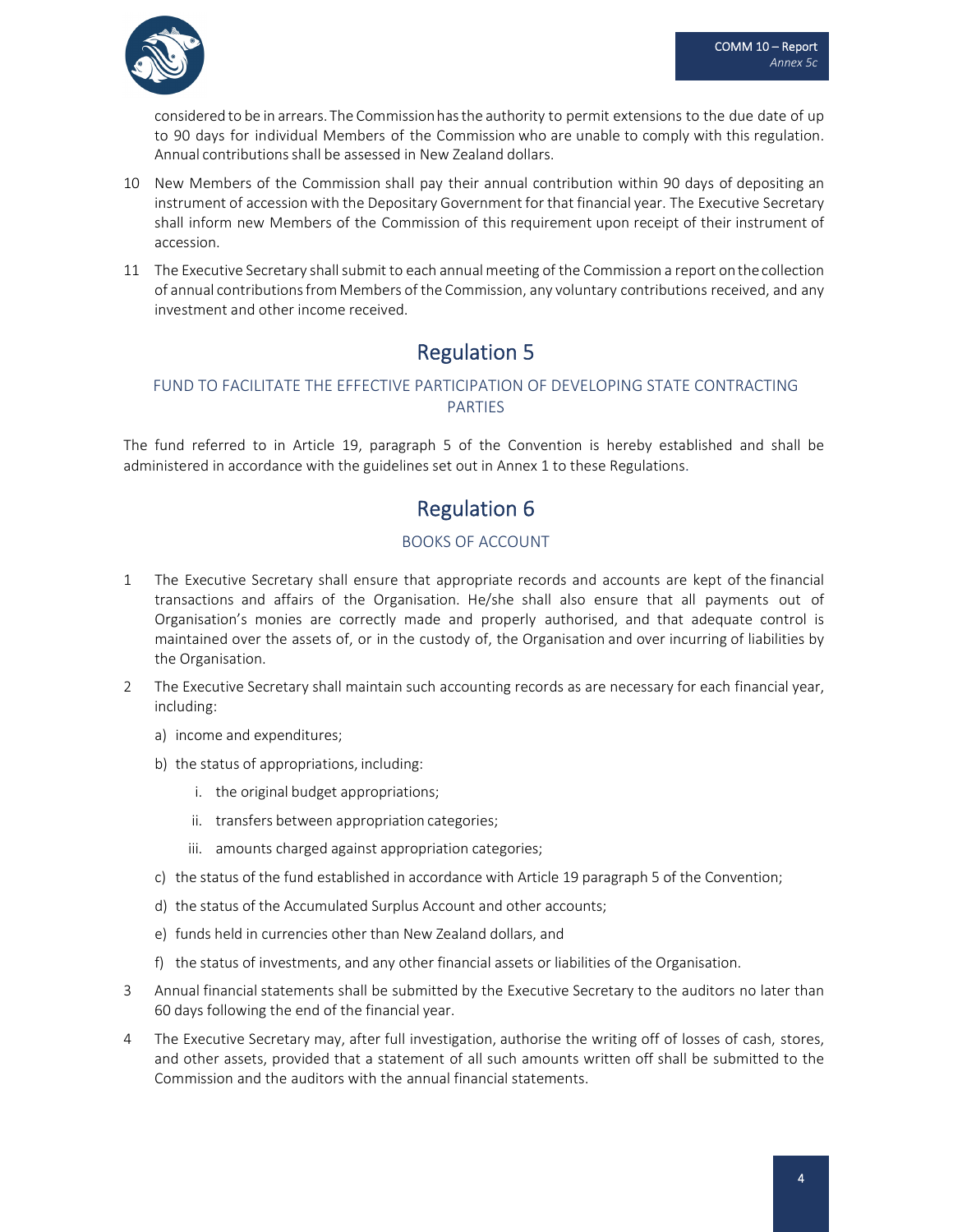

# Regulation 7

#### CUSTODY AND INVESTMENT OF FUNDS

1 The Executive Secretary shall designate the bank or banks in which the funds of the Commission shall be kept and shall report the identity of the bank or banksso designated to the Commission.

 $\mathcal{L}$ 

- a) The Executive Secretary may make short-term investments of monies not needed for the immediate requirements of the Commission. Such investments shall be restricted to securities and other investments issued under Government guarantee. The details of investment transactions and income derived shall be reported in the annual financial statement.
- b) With regard to monies held in trust or special funds for which use is not required for at least 12 months, longer-term investments may be authorised by the Commission provided such action is consistent with the terms and conditions under which the monies were lodged with the Commission.

## Regulation 8

#### SALARIES

- 1 The Commission shall adopt, as necessary, a salary scale for the Executive Secretary and other employees of the Organisation.
- 2 The Executive Secretary shall make arrangements to ensure that any employee of the Organisation who is subject to national income tax can be reimbursed tax paid on his/her salary. Such arrangements shall be made only on the basis that the direct costs of reimbursement are paid by the employee's home country.

### Regulation 9

#### EXTERNAL AUDIT

- 1 Having regard to the budgetary provisions for the audit, the auditors, appointed in accordance with Article 15 paragraph 10, of the Convention, shall perform such an audit as they deem necessary to certify:
	- a) that the financial statements are in accord with the books and records of the Organisation;
	- b) that the financial transactions reflected in the statements have been in accordance with the relevant rules and regulations, the budgetary provisions, and other applicable directives;
	- c) that the monies on deposit and on hand have been verified by a statement from relevant financial institutions.
- 2 Subject to the directions of the Commission, the auditors shall be the sole judge as to the acceptance in whole or part of the certifications by the Executive Secretary and may proceed to such detailed examination and verifications as they choose of all financial records, including those related to supplies and equipment if considered necessary.
- 3 The auditors may affirm by test the reliability of the system of control, as described in Regulation 6.1 and may make such reports with respect thereto as they may deem necessary.
- 4 The auditors and their staff shall have free access at all convenient times to all books of account and records which are, in the opinion of the auditors, necessary for the performance of the audit. Information classified in the records of the Executive Secretary as confidential, andwhich isrequired forthe purposes of the audit, shall be made available on application to the Executive Secretary.
- 5 The auditors, in addition to certifying the financial statements, may make such observations as they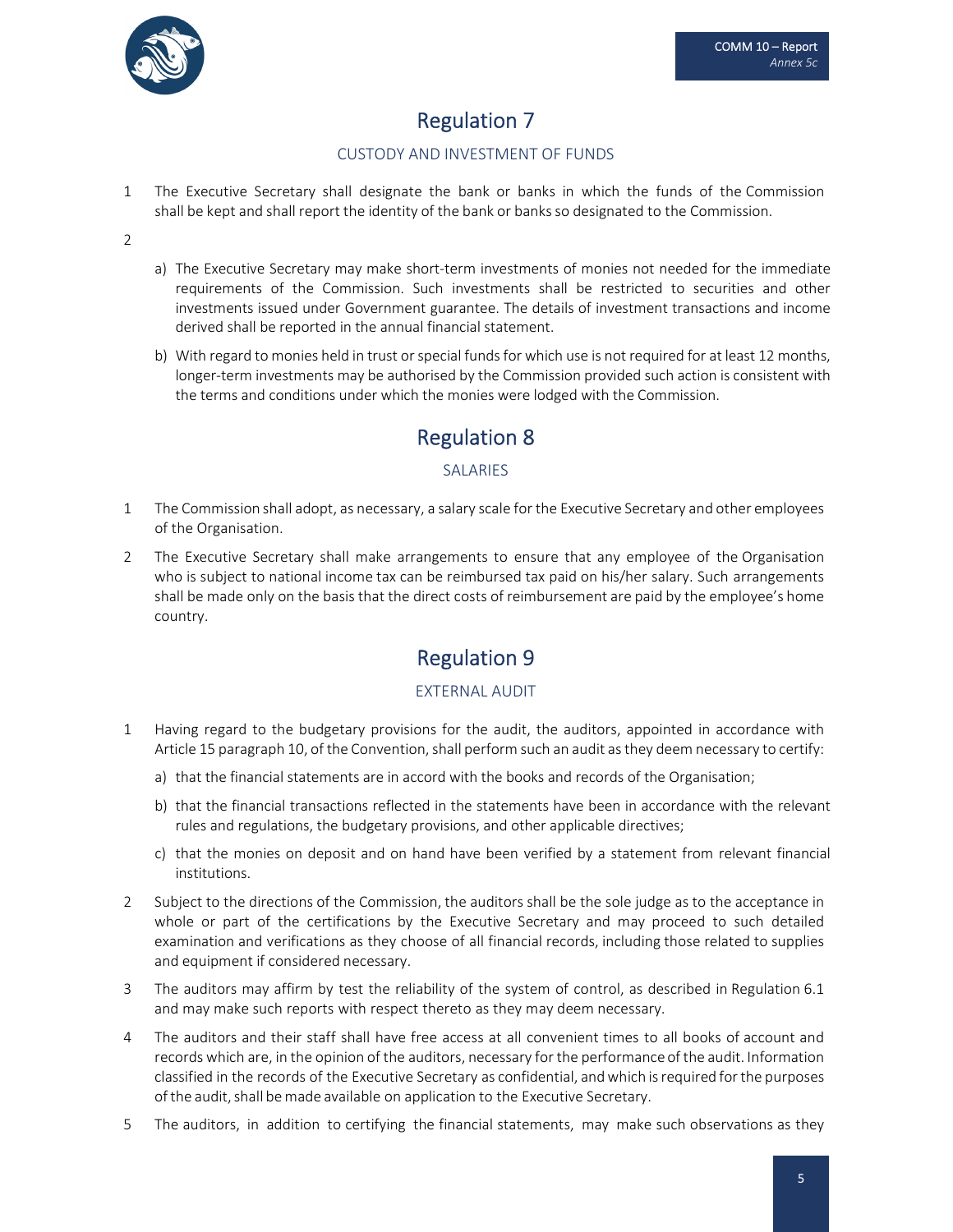

deem necessary with respect to the efficiency of the financial procedures, the accounting system, the internal financial controls and, in general, the financial consequences of administrative practices. In no case, however, shall the auditors include criticism in their audit report without first affording the Executive Secretary an opportunity of explanation to the auditors of the matter under observation. Audit objections to any item in the financial statements shall be immediately communicated to the Executive Secretary.

- 6 The auditors shall have no power to remove items in the accounts, but shall draw to the attention of the Chairperson of the Finance and Administration Committee and the Executive Secretary any transaction concerning which they entertain doubt as to legality or propriety. The Chairperson of the Finance and Administration Committee shall inform the Commission of these concerns.
- 7 The auditorsshall prepare a report on the accounts certified, and on anymattersonwhich the Commission by resolution thereon may from time to time give specific instructions.
- 8 The auditors shall submit their report to the Commission through the Executive Secretary not later than 90 days after having received the year's financial statements from the Executive Secretary.
- 9 The Finance and Administration Committee shall forward to the Commission its comments, if any, on the audit report.
- 10 Following consideration of the audited financial statements and the auditor's report, and any comments from the Finance and Administration Committee, the Commission shall signify its acceptance of the audited financial statements or take such action as it may consider appropriate.
- 11 The auditors shall serve for a maximum term of three (3) years and may be reappointed.

## Regulation 10

#### DELEGATION OF AUTHORITY

The Executive Secretary may delegate to other employees of the Organisation such of his/her powers as he/she considers necessary for the effective implementation of these Regulations.

### Regulation 11

#### INTERPRETATION

The Chairperson of the Commission shall rule, in cases of doubt as to the interpretation and application of any of these Regulations. Such rulings shall be forwarded to the Finance and Administration Committee for information purposes.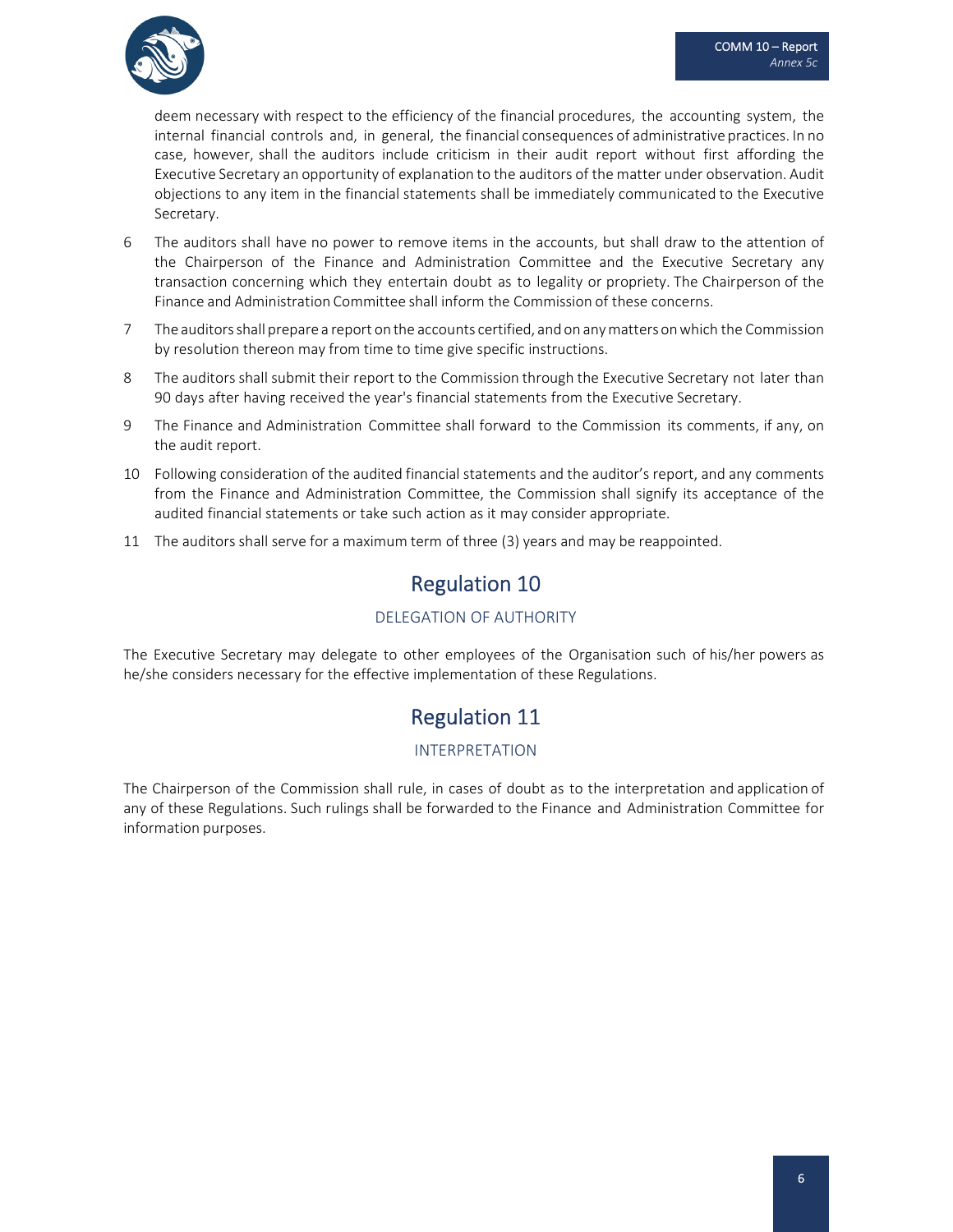

## ANNEX 1

## Guidelines for the Administration of the Developing States Fund (hereafter "the DS Fund")

(*as provided by Article 19 of the Convention, and Regulation 5 of these Regulations*)

#### Purpose

- 1 The purpose of the DS Fund is to facilitate the effective participation of developing State Contracting Parties of the region, in particular the least developed among them, and small island developing States, and as appropriate, territories and possessions in the work of the Commission and its subsidiary bodies, including assistance directed towards:
	- a) improved conservation and management of the fishery resources and the development of fisheries for such resources; and
	- b) building capacity in key areas such as monitoring, control and surveillance, compliance and enforcement, data collection, verification and analysis, stock assessment and scientific research.
	- c) Participation in the meeting of the Commission and the Compliance and Technical Committee meetings and workshops of the Scientific Committee.
- 2 The use of the DS Fund shall be underpinned by the principles of transparency and accountability.

#### Resourcing

- 3 The DS Fund has an associated is a budget category (as provided by Financial Regulation  $[2.54)$ .  $[c14]$ The Commission at its Annual Meeting shall adopt a budget and allocate funds to this budget category. Each member of the Commission shall contribute to the DS Fund (as provided by Article 15 of the Convention).
- 4 By 31 January each year, the Executive Secretary will write to members of the Commission, cooperating non Contracting Parties and other sources of support, seeking voluntary contributions to the DS Fund for the subsequent financial year.
- 5 Maximum 60% of the annual budget amount of the DS Fund shall be allocated for participation in the Annual Meeting of the Commission and maximum 40% shall be allocated for participation in the meeting or workshops of the Scientific Committee.

### Procedure for technical assistance and capacity‐building

- 6 Applications by those eligible to access the D S Fund pursuant to Article 1 a) and b) shall be submitted to the Executive Secretary in the form contained in Schedule A at least 45 days before the annual meeting of the Commission. The Executive Secretary shall promptly circulate any such applications.
- 7 An application may also be submitted by an appropriate subregional or regional organisation or arrangement on behalf of one or more of those eligible.
- 8 The Finance and Administration Committee shall undertake an initial assessment of applications received and transmit any recommendations to the Commission.
- 9 In assessing applications received, the Commission shall take into account any recommendations from the Finance and Administration Committee, and the criteria for selection and evaluation as contained in Schedule B and be guided by the purpose of the Fund, the provisions of the Convention, the financial needs of the applicant and the availability of funds, with priority given to small island developing States and, where appropriate, territories and possessions.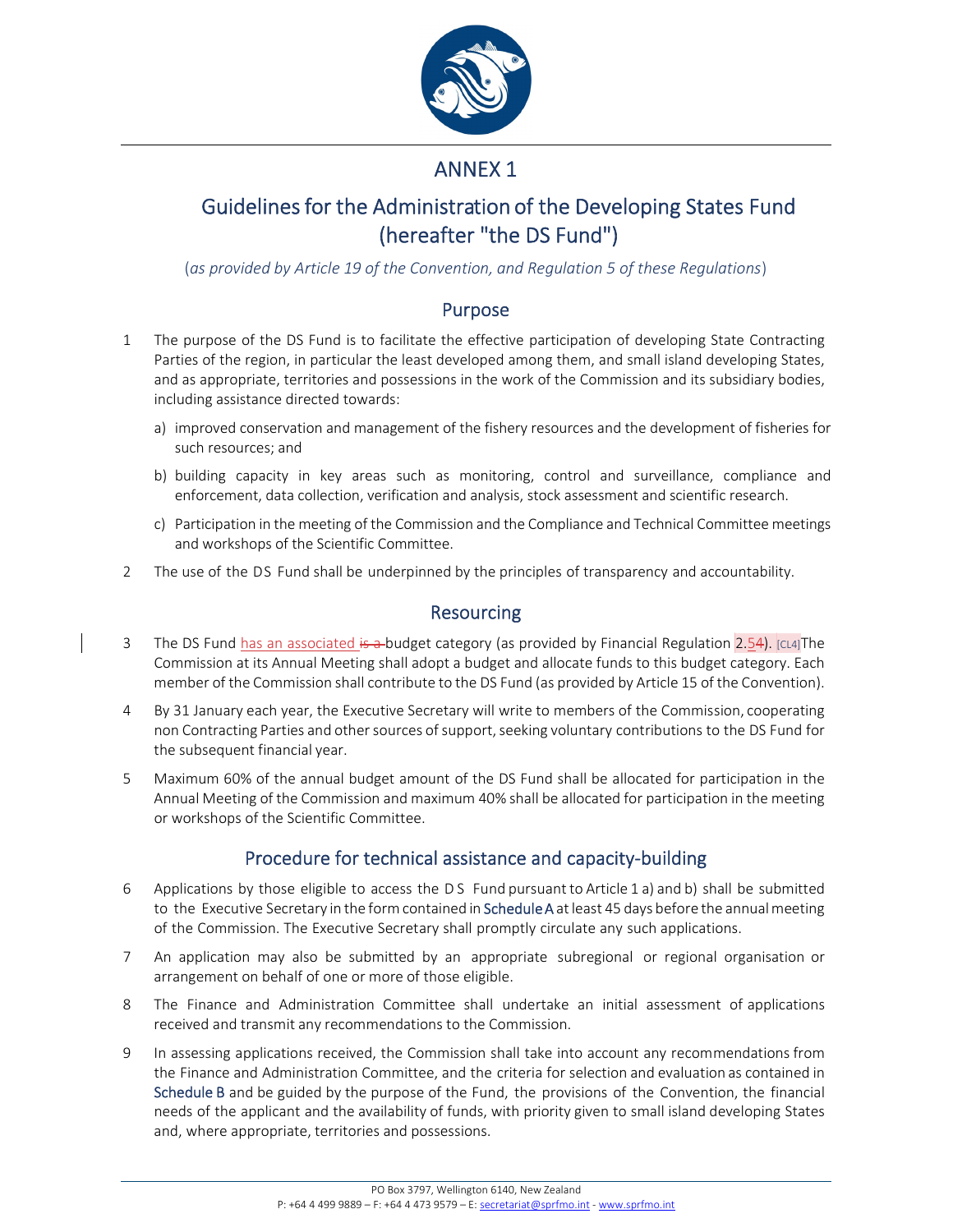

### Procedure for meeting travel assistance

- 10 Applications by those interested developing States Members to access the DS Fund pursuant to Article 1, paragraph c) shall be submitted to the Secretariat in the form contained in Schedule C not later than 75 days before the meeting and/or workshop.
- 11 The Executive Secretary shall undertake initial assessment of applications received.
- 12 In assessing applications received, the Executive Secretary shall consider the criteria for selection and evaluation as contained in Schedule D and be guided by the purpose of the DS Fund, the provisions of the Convention, the financial needs of the applicant and the availability of the Fund.
- 13 Applications received less than 75 days in advance of the meeting may exceptionally be considered after a decision has been made on the applications that were received on time, and provided there is sufficient budget availability. In that case, due regard shall be given to the principle of cost‐efficiency.
- 14 The applicants will receive confirmation of the level of support granted, according to the outcomes of the matrix in Schedule D, at least 70 days before the meeting/workshop or within 5 days of receipt of the application for the applications referred to in paragraph 8.
- 15 The following conditions shall apply to the travel support granted:
	- a) Maximum limits for airfare and hotel accommodation shall apply.
	- b) The Head of Delegation, or, alternatively, the applicants themselves, shall be required to sign a statement disclosing details of additional funding, if any, obtained or sought for this travel.
	- c) The applicants shall make travel arrangements according to the type and level of support granted.
	- d) The applicants shall provide adequate supporting documents to prove the travel costs declared within 2 months of the end of the meeting, such as invoices, hotel booking/receipts, air tickets and air flight boarding cards in the context of the checks or audits for the Secretariat's accounting record.

#### Accounting and reporting

16 Appropriate records and accounts shall be maintained for the Fund, and the Executive Secretary shall report the status of the Fund, the amount used to provide assistance for the development of technical capacity and details of such assistance, together with the level of available funds, during the annual session of the Commission.

#### **Results**

- 17 With regard to applications for support under Article 1 a) and b), project monitoring and evaluation shall include:
	- a) written and verbal communication as necessary with the Commission during the implementation of the project;
	- b) submission to the Commission of quarterly narrative and financial reports by the beneficiary; and
	- c) submission to the Commission of a final narrative and financial report at the end of the project.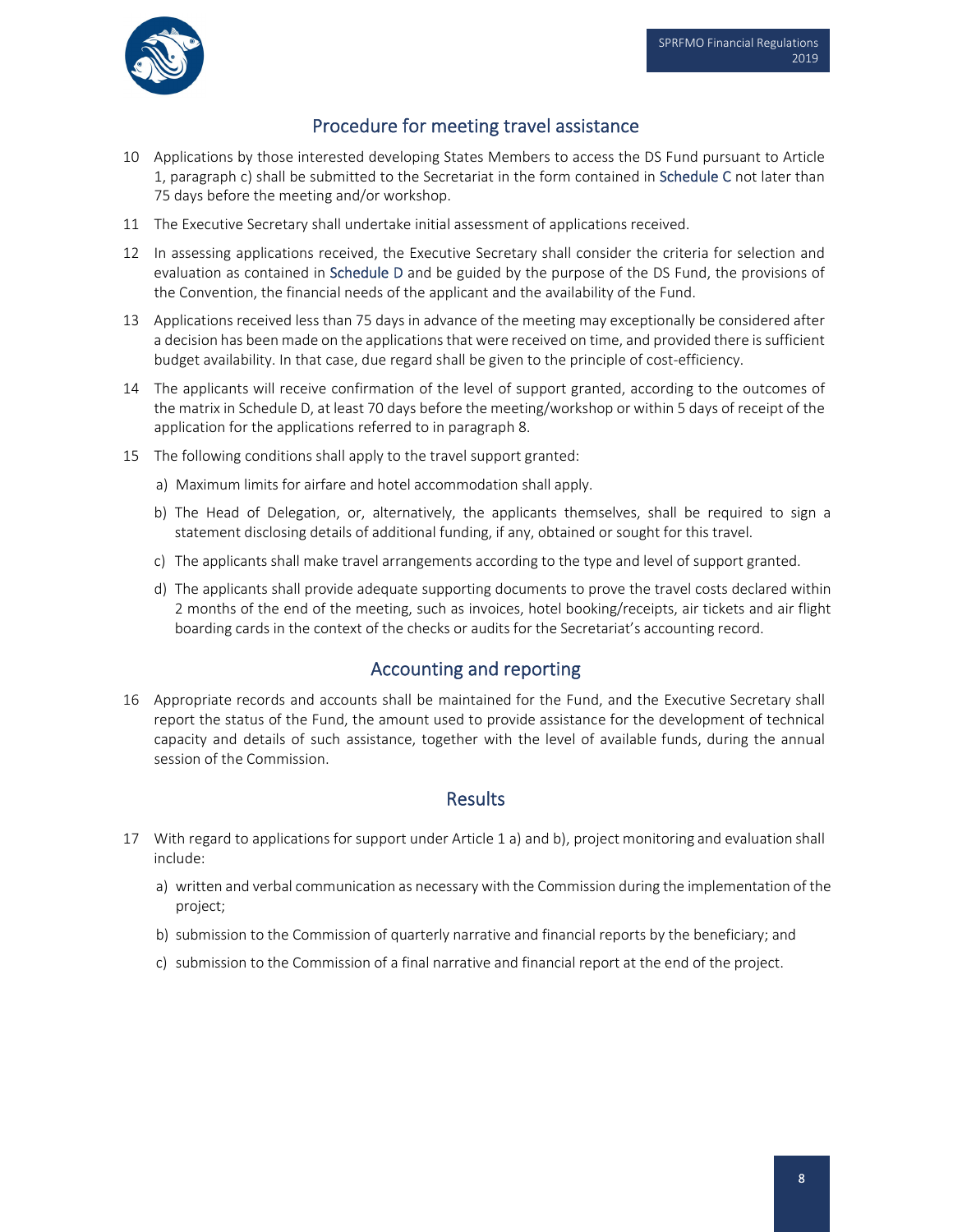

## SCHEDULE A

## APPLICATION FORM FOR ASSISTANCE FROM THE DS FUND FOR TECHNICAL ASSISTANCE AND CAPACITY BUILDING (Article 1 a) and b))

#### 1. Project Summary (250 words maximum)

A Project Summary shall be submitted with the application.

#### 2. Proposal Narrative (6 pages maximum)

#### A. Introduction

- 1 Situation, need, and previous efforts gaps in knowledge or capabilities, why the proposed project should be performed, review significant work related and how the project is relevant to the purpose of the Fund.
- 2 Objective(s) The anticipated outcome(s).
- 3 Applications, benefits, and importance How the anticipated results relate to the purpose/objectives of the Convention and the expected benefits.

#### B. Method and approach

- 1 Description of major tasks Describe the tasks that must be performed to accomplish the objective(s).
- 2 Environmental Impact Any possible impact that your projectwill have on the environment and fishery resources in the Convention Area.
- 3 Follow‐up action Identify follow‐up action after completion of the project.
- C. Project management
	- 1 Administration The administrative responsibilities and authority of those involved in the execution of the Proposal – particularly those of the overall project manager (including full contact details).
	- 2 Roles/Assignments and participation time The team composition and estimate of the duration of the project.

#### D. Support requirements and conditions

- 1 Government approvals If a clearance or permit(s) from any government agency is required for execution of the project, the name of the agency, the method of obtaining the clearance or permit, and the time required.
- 2 Data or facility access If access is required to data or facilities held by another entity.

#### E. Literature Cited

References used in the proposal narrative.

#### F. Budget and Audit

- 1 General information Has the applicant previously benefited from assistance from the Fund.
- 2 An itemised budget including co-financing and funding in-kind Attach a detailed budget identifying all sources of funding and items of anticipated expenditure shall be provided.
- 3 A cash flow summary that includes a schedule of anticipated disbursement of funds from the Fund shall be provided.
- 4 Audit When, and by whom, the audit of funds received will be conducted and the submission date for the audit to the Commission shall be detailed.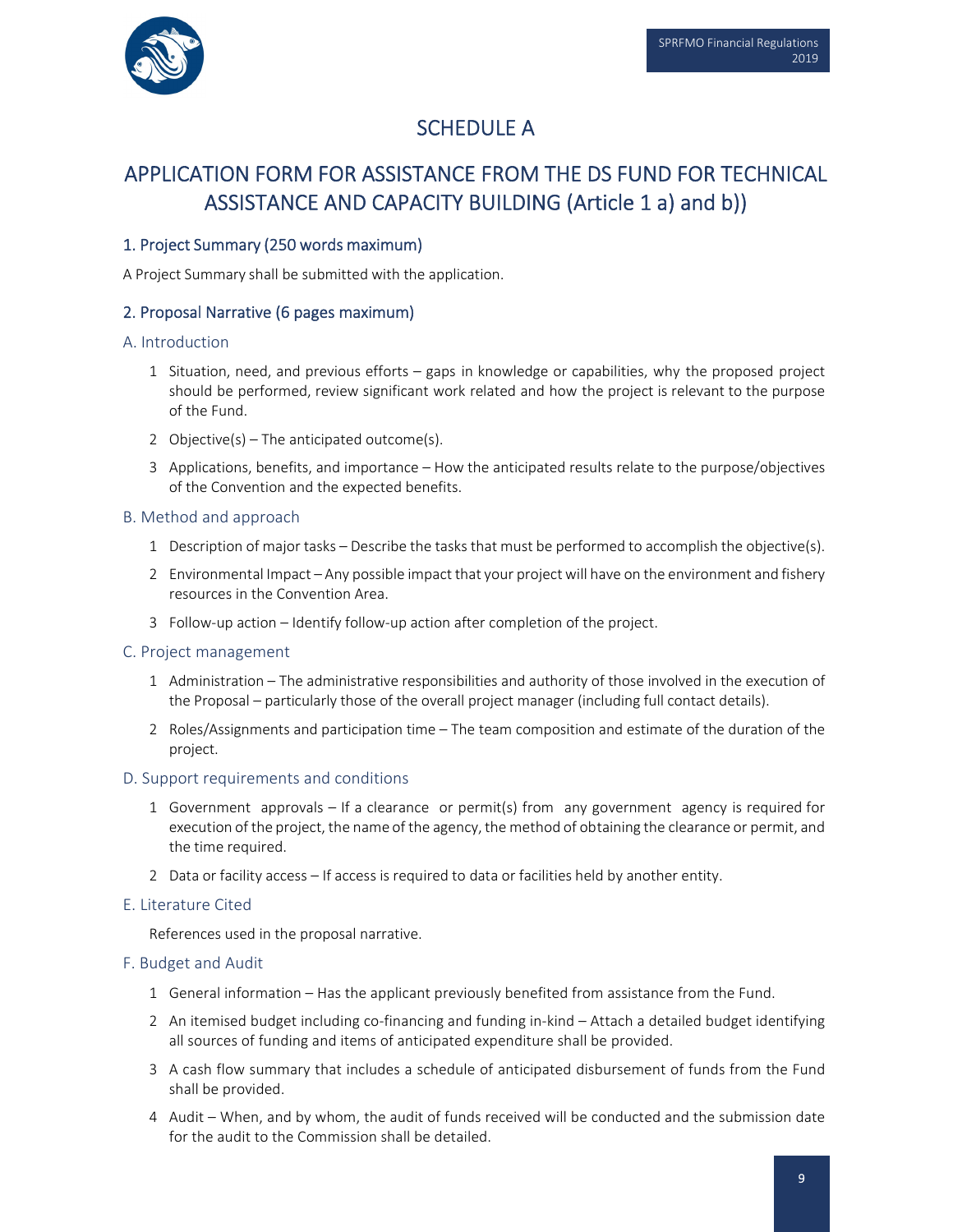

#### G. Biographies and qualifications

A brief biography for each team member that highlights education, experience, and publicationsrelated to the proposed project shall be provided.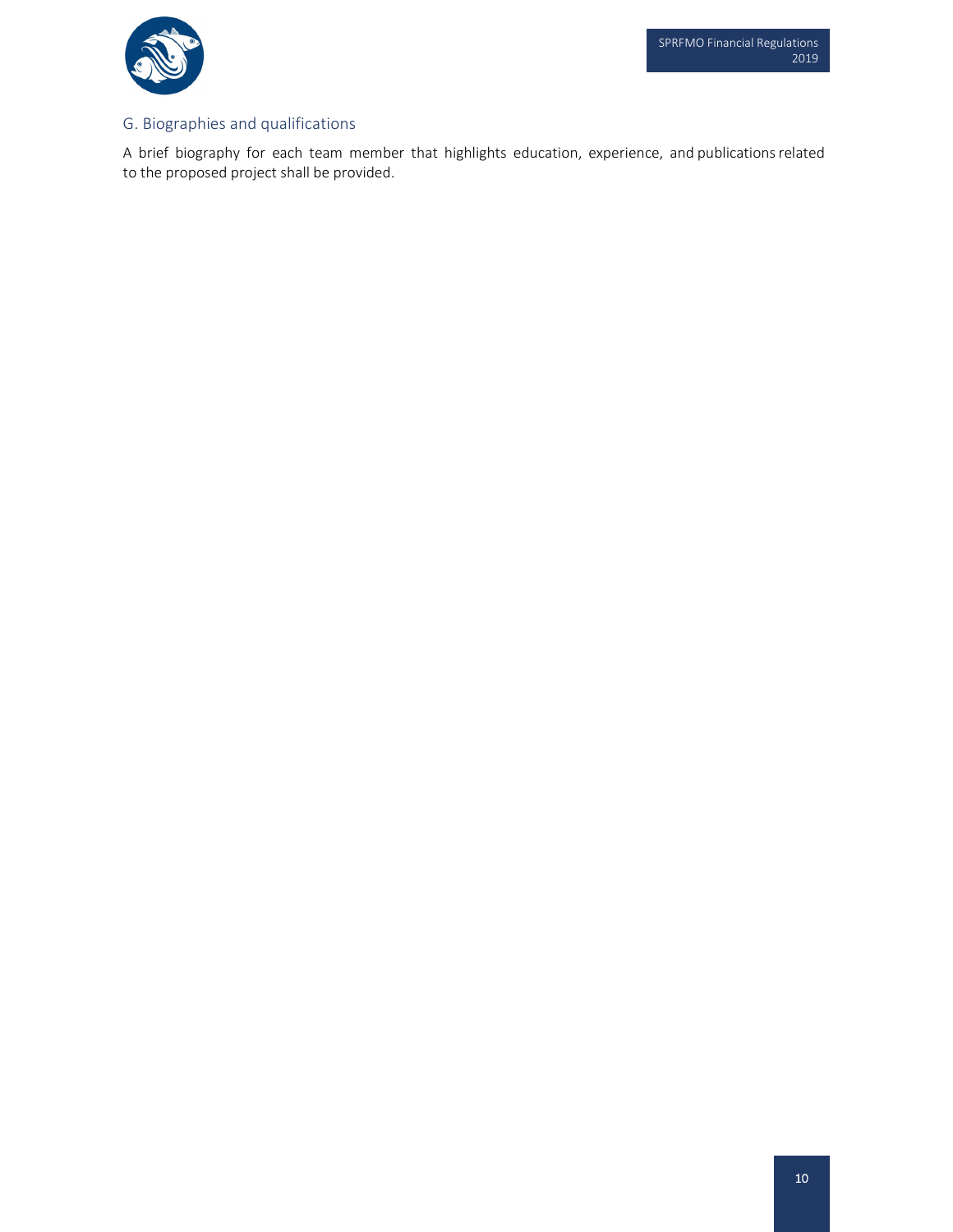

## SCHEDULE B

# SELECTION AND EVALUATION CRITERIA TO BE USED BY THE COMMISSION FOR ASSESSING APPLICATIONS FOR TECHNICAL ASSISTANCE AND CAPACITY BUILDING (Article 1 a) and b))

- Has a clear need for the project been identified?
- Who will benefit from the project?
- Will the project improve the capacity of the beneficiary to assist in fulfilling its obligations under the Convention, and participate effectively in the work of the Organisation?
- Does capacity-building target the maximum number of individuals, across various interested parties, including Government, the private sector and NGOs? In particular, does it involve a broad range of stakeholders from the fishery sector?
- Is maximum use made of other existing organisations, either at regional or national level, to coordinate and assist with capacity development?
- Are the outcomes and objectives clearly set out?
- Does the project clearly seek to complement or improve existing fisheries conservation and management tools or capabilities in a way that will improve the ability of one or more developing Member States, or territories or possessions, to implement their obligations under the Convention?
- Will the project benefit more than just the beneficiary (i.e. can the activity be extended to other stakeholders or countries)?
- Are the proposed costs of the activity reasonable and in proportion to the likely benefits?
- Is there an appropriate financial contribution from the national government?
- Has the applicant received prior support from the Fund? If so, was the activity successful?
- Are the approach and methods well described?
- Does the applicant have the demonstrated capacity to benefit fully from the project and ensure the outputs are fully utilised?
- Is there provision for disseminating information on the project's activities and results to an appropriate range of stakeholders or the general public?
- How will the success of the intervention be measured?
- Who is responsible for ensuring the success of the intervention?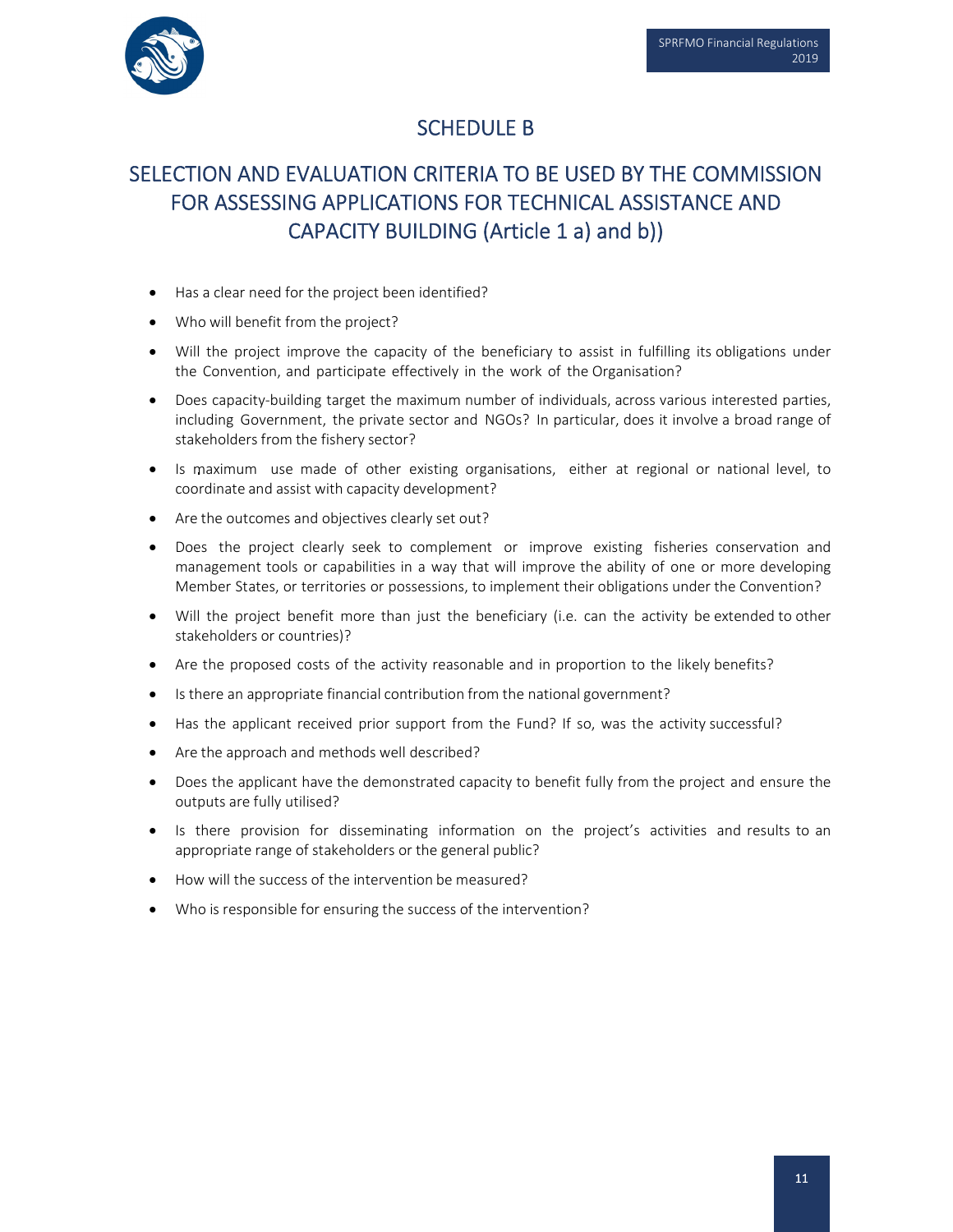

# SCHEDULE C

# APPLICATION FORM FOR TRAVEL SUPPORT (Article 1, paragraph c) Meeting/Workshop

#### 1. Applicant basic details:

Full Name:

Position:

Organisation:

Email:

Delegation:

- 2. Type of support *(please select one of more options):*
- □ Travel
- □ Accommodation
- □ Meals
- 3. Has the applicant previously participated in SPRFMO meetings/workshops?
- ☐ Yes
- ☐ No

4. Will the applicant play a significant role during the meeting?

- □ Yes (please elaborate)
- $\square$  No

#### 5. Amount requested:

NZD \_\_\_\_\_\_\_\_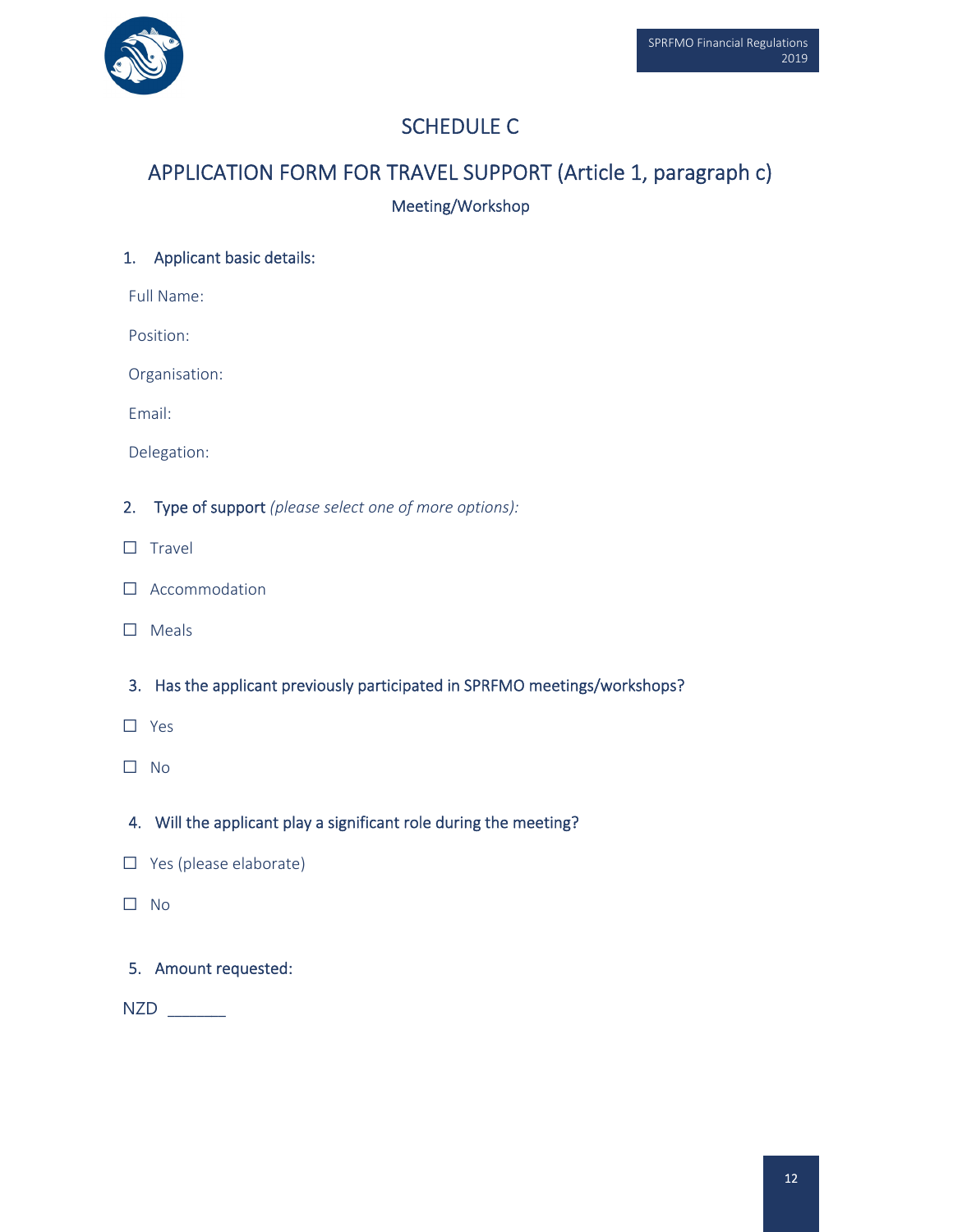

### SCHEDULE D

## SELECTION AND EVALUATION CRITERIA TO BE USED BY THE SECRETARIAT FOR ASSESSING APPLICATIONS FOR TRAVEL SUPPORT (Article 1 c))

- Is the applicant a representative from a least developed State or a small island developing State?
- Is the applicant the only representative of a Developing State Member participating in the meeting/workshop?
- Will the applicant play a significant role during the meeting such as Chair/Vicechair, HoD or any other relevant role during the meeting?
- Does the applicant represent a developing State Member who doesn't have any outstanding financial contribution to the Commission?
- Has the applicant previously participated in SPRFMO meetings/workshops?
- Will the applicant receive other financial support for attending the meeting/workshop?

The table below shows how the above criteria will be applied by the Secretariat:

| Matrix - Weighted Priority Score for Developing States Fund - Travel Support (Article 1, paragraph c)<br>Meeting/Workshop:                    |                |                                     |                                     |
|-----------------------------------------------------------------------------------------------------------------------------------------------|----------------|-------------------------------------|-------------------------------------|
| <b>Evaluation Criteria</b>                                                                                                                    | Weight         | Applicant 1<br>Name:<br>Delegation: | Applicant n<br>Name:<br>Delegation: |
| Is the applicant a representative from a least developed State or a small<br>island developing State?                                         | 3              |                                     |                                     |
| Is the applicant the only representative of a developing State Member<br>participating in the meeting/workshop?                               | $\overline{2}$ |                                     |                                     |
| Will the applicant play a significant role during the meeting such as<br>Chair/Vicechair, HoD or any other relevant tasks during the meeting? | $\overline{2}$ |                                     |                                     |
| Does the applicant represent a developing State Member which does<br>not have any outstanding financial contribution to the Commission?       | 1              |                                     |                                     |
| applicant<br><b>SPREMO</b><br>Has<br>the<br>previously<br>participated<br><i>in</i><br>meetings/workshops?                                    | 1              |                                     |                                     |
| Will the applicant receive other financial support for attending the<br>meeting/workshop?                                                     | 1              |                                     |                                     |
| Score                                                                                                                                         | 10             |                                     |                                     |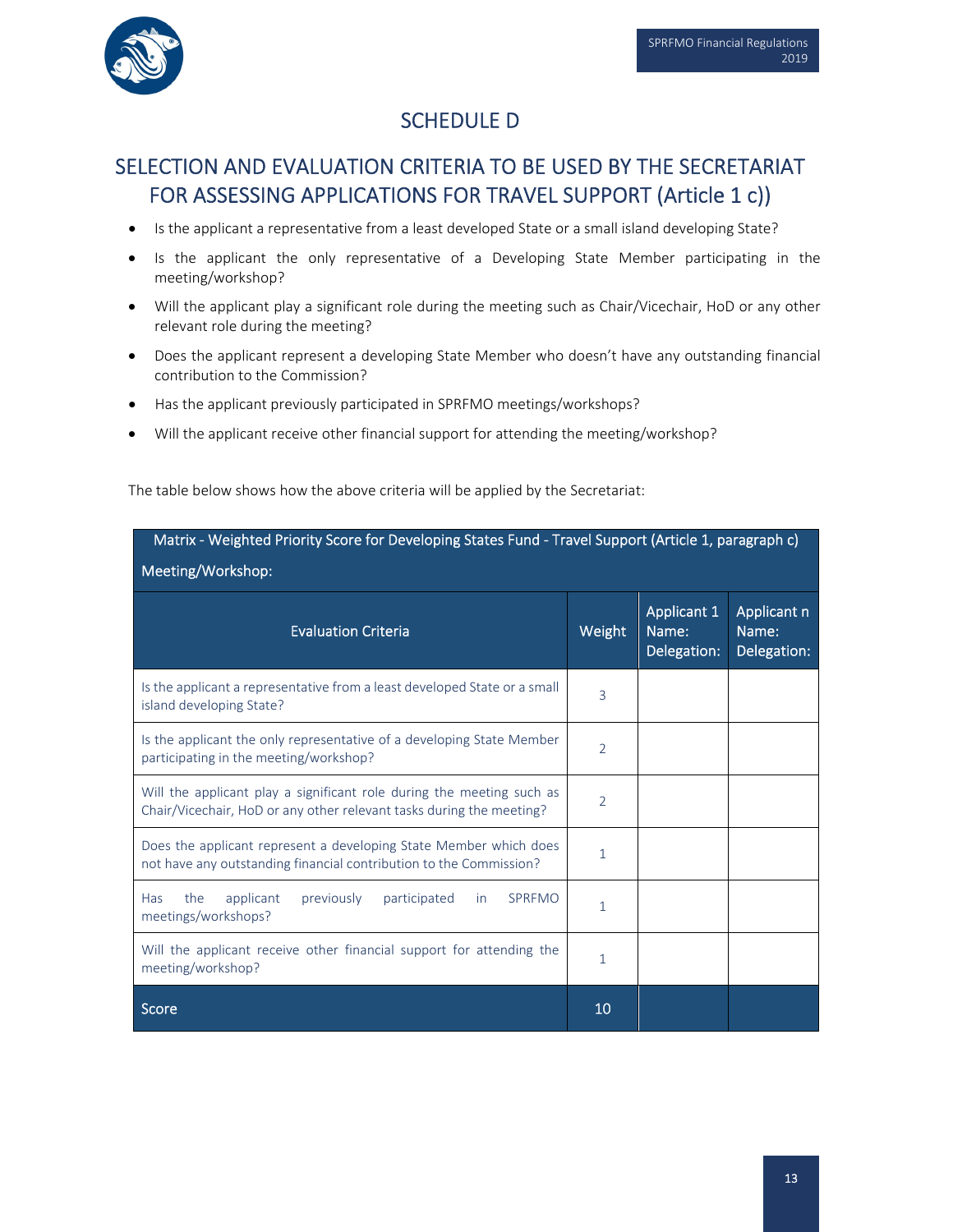

### ANNEX 2

## CONTINGENCY FUND

### Purpose of the Contingency Fund

- 1 The Contingency Fund may be used for:
	- a) Emergency expenses such as in the case of a force majeure event or a natural disaster;
	- b) Unforeseen or unforeseeable extraordinary expenses that are necessary to meet a financial obligation;
	- c) Ensuring essential operations of the Secretariat in the absence of sufficient Member contributions over and above the amount available in the Accumulated Surplus Account;
	- d) Discharging obligations in the event the Convention terminates.

### Procedure to Access the Contingency Fund

- 2 Emergency expenses:
	- a) The Executive Secretary may approve expenditure up to a maximum of NZ\$ 20 000. For expenditure above this amount, the Chairperson of the Commission, or in his/her absence, the Chairperson of the FAC may approve the use of the Contingency Fund.
	- b) Members of the Commission shall be informed of the use of this fund as soon as possible following authorisation of these funds.
- 3 Termination of the Convention: In case the Convention terminates in accordance with Article 42, the Contingency Fund will be used together with other monies and assets of the organisation to fulfil all financial obligations. Any remaining amounts will be returned to the Members.
- 4 Other uses: For the purposes of Paragraph 1b and 1c, a decision to access the Contingency Fund may be taken at the Commission meeting following the request for use of the funds or intersessionally in accordance with Rule 7 of the SPRFMO Rules of Procedure, as appropriate.

### Level of the Contingency Fund

- 5 The Commission shall determine the level of the Contingency Fund. The Contingency Fund will accumulate over time to reach and maintain a level equivalent to three months of the approved budget.
- <sup>6</sup> The Commission shall review the amount available in the Contingency Fund annually.

### Resourcing the Contingency Fund

- 7 The Commission shall determine at its annual meeting the amount to be credited to the Contingency Fund from the following sources:
	- funds from the Interim Secretariat not otherwise utilised;
	- funds credited from the Accumulated Surplus Account to the Contingency Fund;
	- by appropriation in the budget;
	- through voluntary contributions;
	- interest gained from the investments of the Organisation's funds;
	- annual GST Returns;
	- any other source as decided by the Commission.